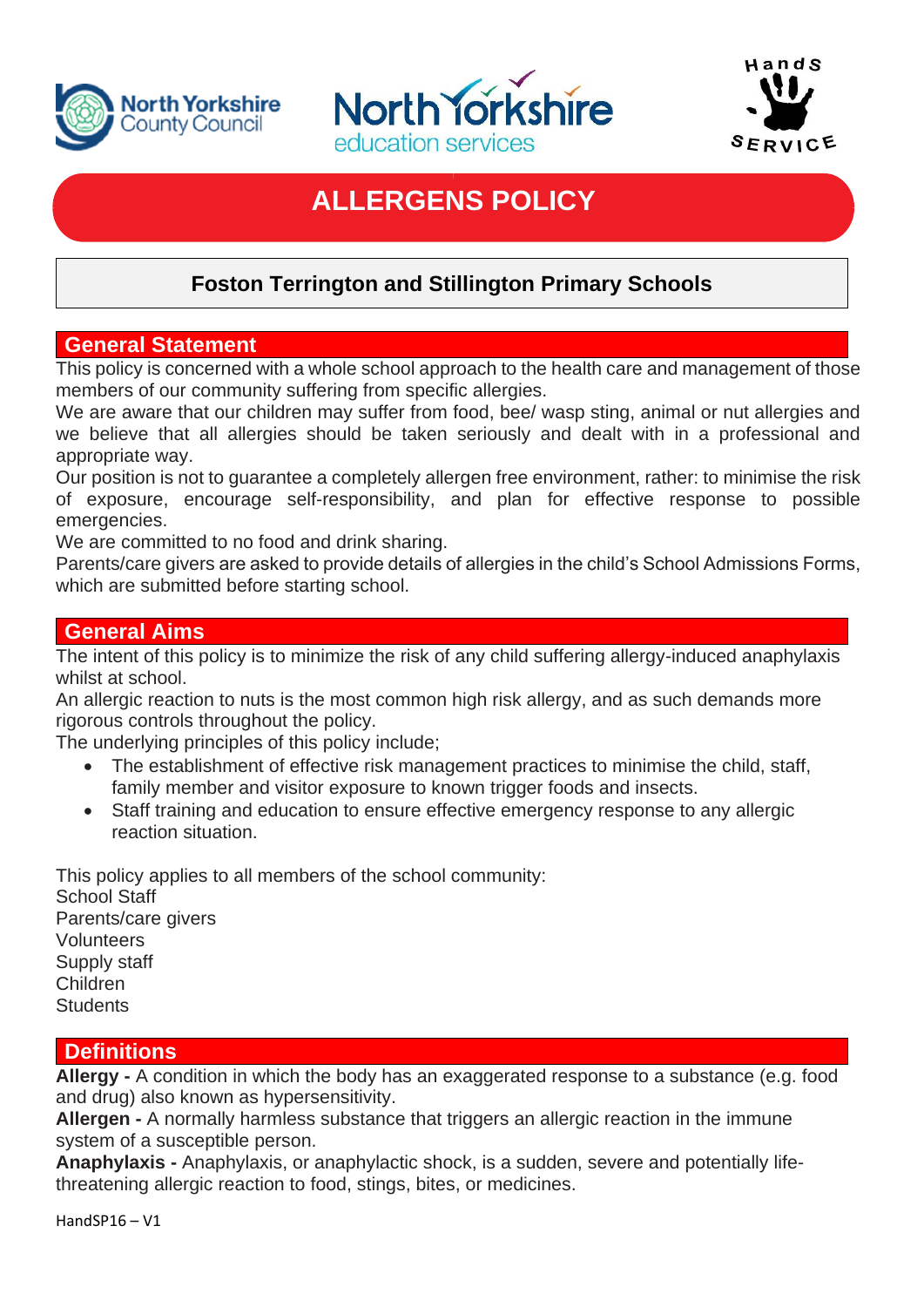**EpiPen -** Brand name for syringe style device containing the drug Adrenalin, which is ready for immediate inter-muscular administration.

**Minimized Risk Environment**- An environment where risk management practices (e.g. Risk assessment forms) have minimised the risk of (allergen) exposure.

**Health Care Plan** - A detailed document outlining an individual child's condition treatment, and action plan for location of EpiPen.

# **Procedures and Responsibilities for Allergy Management**

**General** 

- The involvement of parents/care givers and staff in establishing individual Health Care Plans.
- The establishment and maintenance of practices for effectively communicating a child's healthcare plan to all relevant staff.
- Staff training in anaphylaxis management, including awareness of triggers and first aid procedures to be followed in the event of an emergency.
- Age appropriate education of the children with severe food allergies.

### **Medical Information**

- The school will seek updated information via medical form at the commencement of each calendar year.
- Furthermore, any change in a child's medical condition during the year must be reported to the school.
- For children with an allergic condition, the school requires parents/care givers to provide written advice from a doctor (GP), which explains the condition, defines the allergy triggers and any required medication.
- The Headteacher will ensure that a Health Care Plan is established and updated for each child with a known allergy.
- All members of staff are required to review and familiarise themselves with the medical information.
- Where children with known allergies are participating in school excursions, the risk assessments must include this information.

# **Medical Information (EpiPens)**

Where EpiPens (Adrenalin) are required in the Health Care Plan:

- Parents/care givers are responsible for the provision and timely replacement of the EpiPens.
- The EpiPens are located securely in relevant locations approved by the Headteacher.
- EpiPens will be located so that all adults involved with the child know where they are at all times.

#### **The Role of Parents/care givers**

Parents/care givers are responsible for providing, in writing, on-going accurate and current medical information to the school.

Parents/care givers are to send a letter and meet with the school to confirm and detail the nature of the allergy; including:

- The allergen (the substance the child is allergic to)
- The nature of the allergic reaction (from rash, breathing problems to anaphylactic shock)
- What to do in case of allergic reaction, including any medication to be used and how it is to be used.
- Control measures such as how the child can be prevented from getting into contact with the allergen.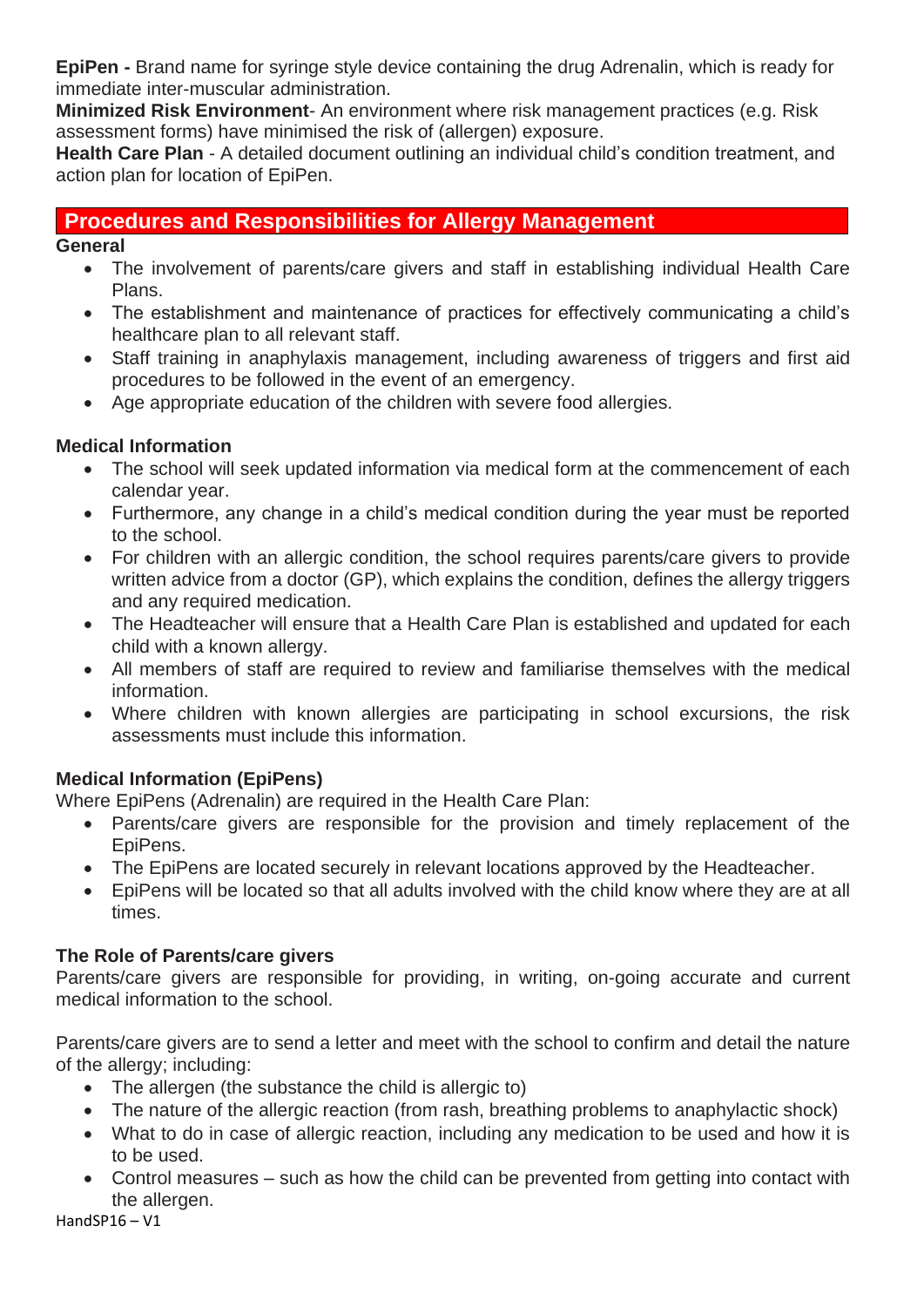- If a child has an allergy requiring an EpiPen a Health Care Plan must be completed and signed by the parents/care givers.
- It is the responsibility of the parents/care givers to provide the school with up to date medication / equipment clearly labelled in the original packaging.
- In the case of life saving medication like EpiPens the child will not be allowed to attend without it.
- Parents/care givers are also required to provide up to date emergency contact information.
- Snacks and lunches brought into school are provided by each child's Parent/care giver.
- It is their responsibility to ensure that the contents are safe for the child to consume.
- Parents/care givers should liaise with Staff about appropriateness of snacks and any foodrelated activities (e.g. cooking)

#### **The Role of Staff**

Staff are responsible for familiarising themselves with the policy and to adhere to health & safety regulations regarding food and drink.

- If a child's School Admissions Form states that they have an allergy then a Health Care Plan is needed. A risk assessment should be carried out and any actions identified to be put in place. The Assessment should be stored with the child's Health Care Plan.
- Upon determining that a child attending school has a severe allergy, a team meeting will be set up as soon as possible where all staff concerned attend to update knowledge and awareness of child's needs.
- All staff who come into contact with the child will be made aware of what treatment/medication is required by the Headteacher or Inclusion Team and where any medication is stored.
- All staff are to promote hand washing before and after eating.
- Snack time foods are monitored by staff and are peanut, nut free and other allergens depending on the children attending. All staff should know the procedures at snack and lunch time to ensure the safety of children with allergies.
- However staff cannot guarantee that foods will not contain traces of nuts.
- All tables are cleaned with an approved solution.
- Children are not permitted to share food.
- We provide specific EpiPen use training.
- We may ask parents/care givers for a list of food products and food derivatives the child must not come into contact with.
- Emergency medication should be easily accessible, especially at times of high risk.
- Staff should liaise with parents/care givers about snacks and any food-related activities.

#### **Actions**

#### **In the event of a child suffering an allergic reaction:**

- We will delegate someone to contact the child's parents/care givers.
- If a child becomes distressed or symptoms become more serious telephone 999.
- Keep calm, make the child feel comfortable and give the child space.
- If medication is available it will be administered as per training and in conjunction with the Supporting Children with Medical Conditions Policy.
- If parents/care givers have not arrived by the time ambulance arrives, a member of staff will accompany the child to hospital.
- If a child is taken to hospital by car, two members of staff will accompany them.

# **Role of other parents/care givers**

Snacks and lunches brought into the school by other parents/care givers should be peanut and nut free wherever possible.